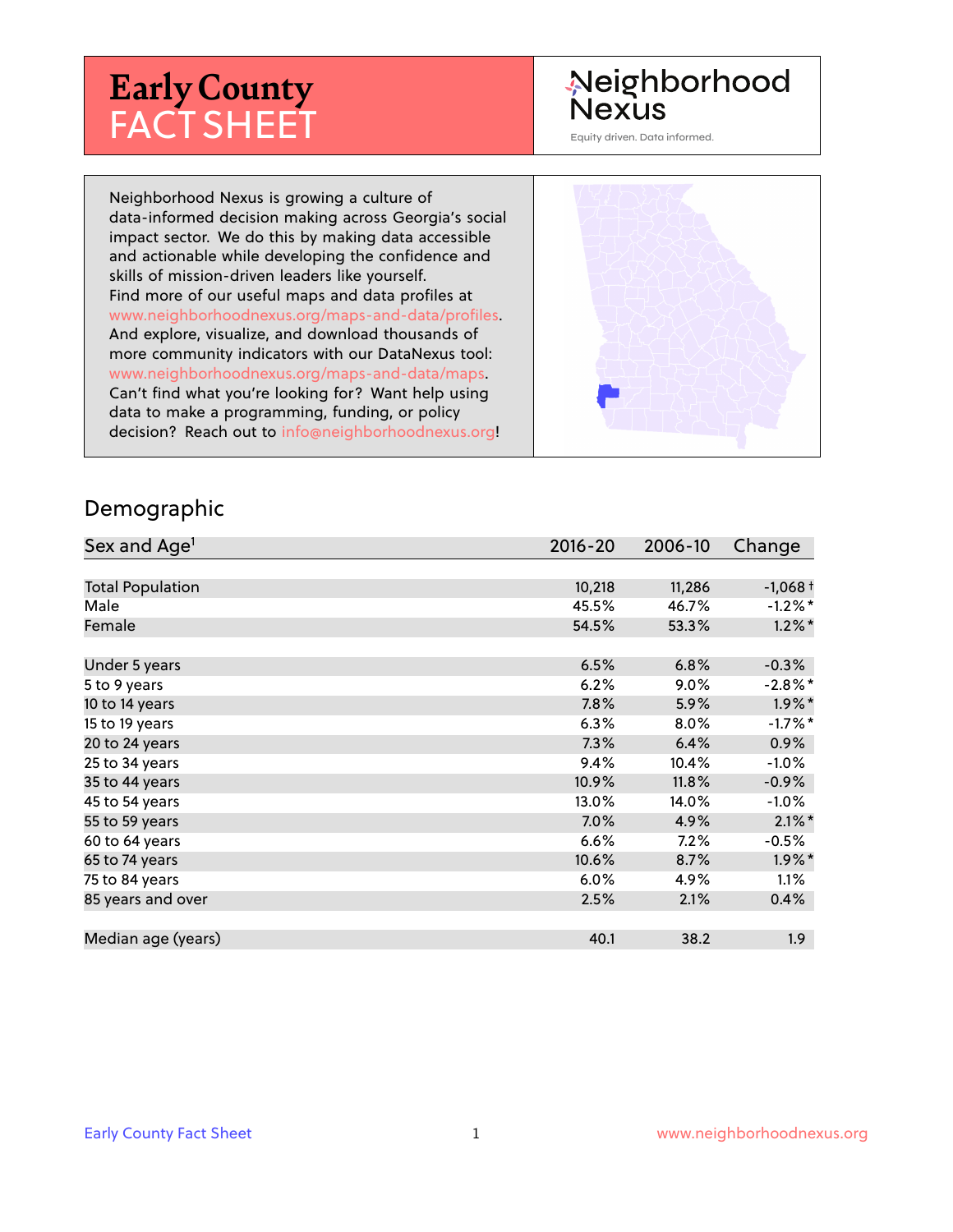# Demographic, continued...

| Race <sup>2</sup>                                   | $2016 - 20$ | 2006-10 | Change     |
|-----------------------------------------------------|-------------|---------|------------|
| <b>Total population</b>                             | 10,218      | 11,286  | $-1,068+$  |
| One race                                            | 97.2%       | 99.3%   | $-2.1\%$ * |
| White                                               | 44.8%       | 47.7%   | $-2.9\%$ * |
| <b>Black or African American</b>                    | 50.9%       | 51.3%   | $-0.4%$    |
| American Indian and Alaska Native                   | 0.5%        | 0.2%    | 0.3%       |
| Asian                                               | 0.5%        | 0.1%    | $0.4\%$ *  |
| Native Hawaiian and Other Pacific Islander          | 0.0%        | 0.0%    | 0.0%       |
| Some other race                                     | 0.5%        | 0.1%    | $0.5%$ *   |
| Two or more races                                   | 2.8%        | 0.7%    | $2.1\%$ *  |
| Race alone or in combination with other race(s) $3$ | $2016 - 20$ | 2006-10 | Change     |
| Total population                                    | 10,218      | 11,286  | $-1,068+$  |
| White                                               | 47.4%       | 48.4%   | $-1.0\%$ * |
| <b>Black or African American</b>                    | 53.5%       | 51.7%   | $1.8\%$ *  |
| American Indian and Alaska Native                   | 1.3%        | 0.2%    | $1.1\%$ *  |
| Asian                                               | 0.6%        | 0.2%    | $0.5%$ *   |
| Native Hawaiian and Other Pacific Islander          | 0.0%        | 0.0%    | 0.0%       |
| Some other race                                     | 0.9%        | 0.2%    | $0.7%$ *   |
| Hispanic or Latino and Race <sup>4</sup>            | $2016 - 20$ | 2006-10 | Change     |
| <b>Total population</b>                             | 10,218      | 11,286  | $-1,068+$  |
| Hispanic or Latino (of any race)                    | 2.3%        | 0.3%    | $2.1\%$ *  |
| Not Hispanic or Latino                              | 97.7%       | 99.7%   | $-2.1\%$ * |
| White alone                                         | 44.6%       | 47.6%   | $-3.0\%$ * |
| Black or African American alone                     | 50.2%       | 51.3%   | $-1.0%$    |
| American Indian and Alaska Native alone             | 0.5%        | 0.2%    | 0.3%       |
| Asian alone                                         | 0.5%        | 0.1%    | $0.4\%$ *  |
| Native Hawaiian and Other Pacific Islander alone    | 0.0%        | 0.0%    | 0.0%       |
| Some other race alone                               | 0.0%        | 0.0%    | $0.0\%$    |
| Two or more races                                   | 1.9%        | 0.5%    | $1.3\%$ *  |
| U.S. Citizenship Status <sup>5</sup>                | $2016 - 20$ | 2006-10 | Change     |
| Foreign-born population                             | 199         | 50      | $149*$     |
| Naturalized U.S. citizen                            | 70.9%       | 92.0%   | $-21.1%$   |
| Not a U.S. citizen                                  | 29.1%       | 8.0%    | $21.1\%$ * |
| Citizen, Voting Age Population <sup>6</sup>         | $2016 - 20$ | 2006-10 | Change     |
| Citizen, 18 and over population                     | 7,620       | 8,257   | $-637*$    |
| Male                                                | 45.2%       | 45.2%   | 0.0%       |
| Female                                              | 54.8%       | 54.8%   | $-0.0%$    |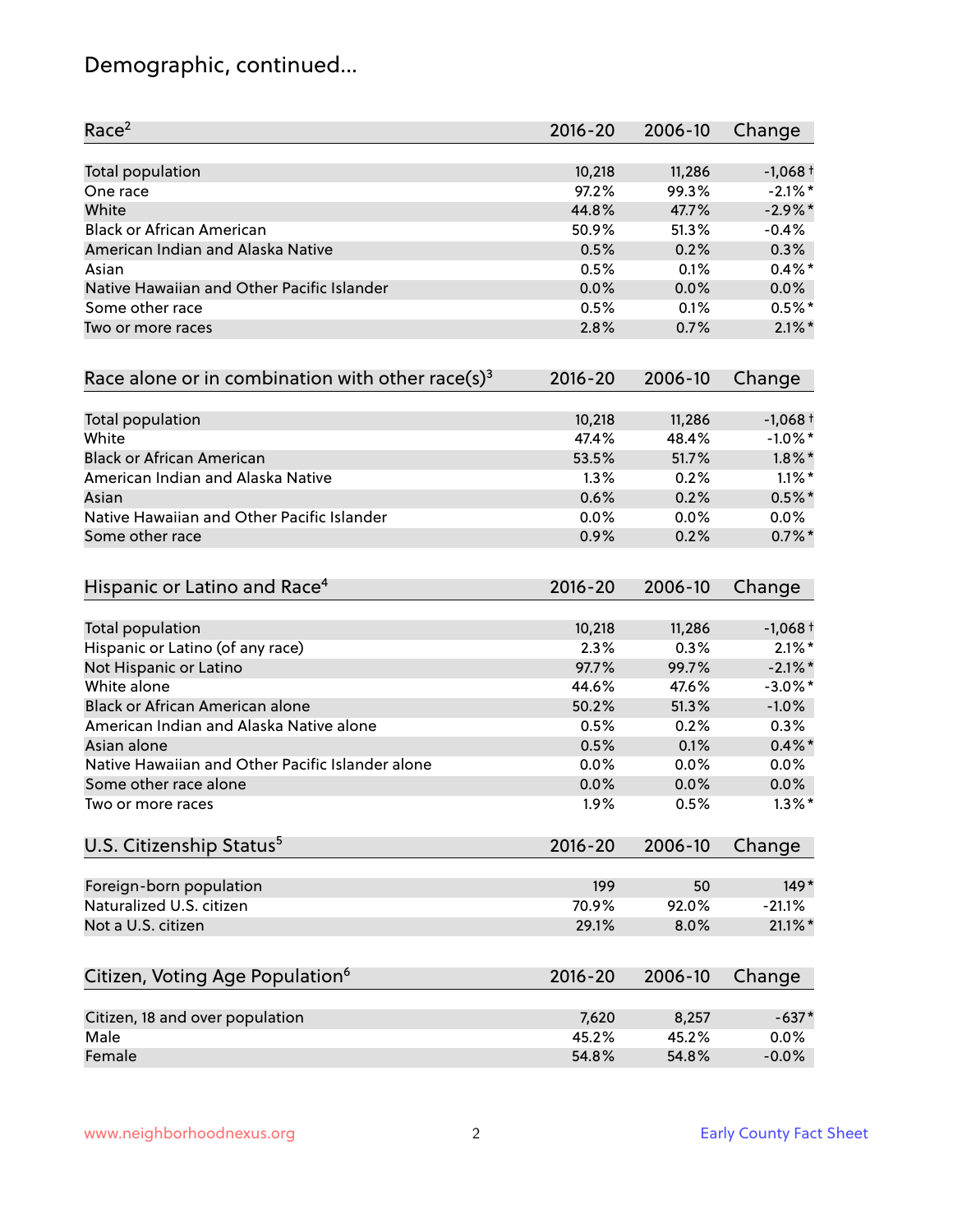#### Economic

| Income <sup>7</sup>                                 | 2016-20 | 2006-10 | Change     |
|-----------------------------------------------------|---------|---------|------------|
|                                                     |         |         |            |
| All households                                      | 4,196   | 4,077   | 119        |
| Less than \$10,000                                  | 10.7%   | 13.1%   | $-2.4%$    |
| \$10,000 to \$14,999                                | 8.6%    | 14.9%   | $-6.3\%$ * |
| \$15,000 to \$24,999                                | 20.4%   | 19.4%   | 1.0%       |
| \$25,000 to \$34,999                                | 10.5%   | 11.3%   | $-0.7%$    |
| \$35,000 to \$49,999                                | 14.0%   | 11.7%   | 2.3%       |
| \$50,000 to \$74,999                                | 11.9%   | 12.9%   | $-0.9%$    |
| \$75,000 to \$99,999                                | 11.9%   | 7.2%    | 4.8%*      |
| \$100,000 to \$149,999                              | 9.8%    | 7.4%    | 2.4%       |
| \$150,000 to \$199,999                              | 0.9%    | 0.9%    | 0.0%       |
| \$200,000 or more                                   | 1.1%    | 1.4%    | $-0.2%$    |
| Median household income (dollars)                   | 34,811  | 26,928  | 7,883*     |
| Mean household income (dollars)                     | 52,502  | 42,645  | 9,856*     |
| With earnings                                       | 63.0%   | 65.9%   | $-2.9%$    |
| Mean earnings (dollars)                             | 48,593  | 47,191  | 1,402      |
| <b>With Social Security</b>                         | 45.2%   | 43.1%   | 2.1%       |
| Mean Social Security income (dollars)               | 17,361  | 11,777  | 5,585*     |
| With retirement income                              | 18.7%   | 19.7%   | $-1.1%$    |
| Mean retirement income (dollars)                    | 66,162  | 18,833  | 47,329*    |
| With Supplemental Security Income                   | 6.2%    | 10.2%   | $-4.0\%$ * |
| Mean Supplemental Security Income (dollars)         | 7,134   | 7,032   | 102        |
| With cash public assistance income                  | 1.3%    | 3.6%    | $-2.3%$    |
| Mean cash public assistance income (dollars)        | 7,225   | 1,921   | $5,303*$   |
| With Food Stamp/SNAP benefits in the past 12 months | 25.2%   | 25.4%   | $-0.1%$    |
|                                                     |         |         |            |
| Families                                            | 2,754   | 2,762   | -8         |
| Less than \$10,000                                  | 9.1%    | 8.1%    | 1.0%       |
| \$10,000 to \$14,999                                | 6.2%    | 10.9%   | $-4.7%$    |
| \$15,000 to \$24,999                                | 17.8%   | 16.1%   | 1.7%       |
| \$25,000 to \$34,999                                | 10.4%   | 10.2%   | 0.2%       |
| \$35,000 to \$49,999                                | 15.4%   | 16.3%   | $-0.8%$    |
| \$50,000 to \$74,999                                | 13.3%   | 15.5%   | $-2.2%$    |
| \$75,000 to \$99,999                                | 15.1%   | 10.0%   | 5.1%       |
| \$100,000 to \$149,999                              | 10.6%   | 9.5%    | 1.2%       |
| \$150,000 to \$199,999                              | 1.2%    | 1.3%    | $-0.1%$    |
| \$200,000 or more                                   | 0.7%    | 2.0%    | $-1.3%$    |
| Median family income (dollars)                      | 39,141  | 40,238  | $-1,097$   |
| Mean family income (dollars)                        | 51,619  | 51,653  | -34        |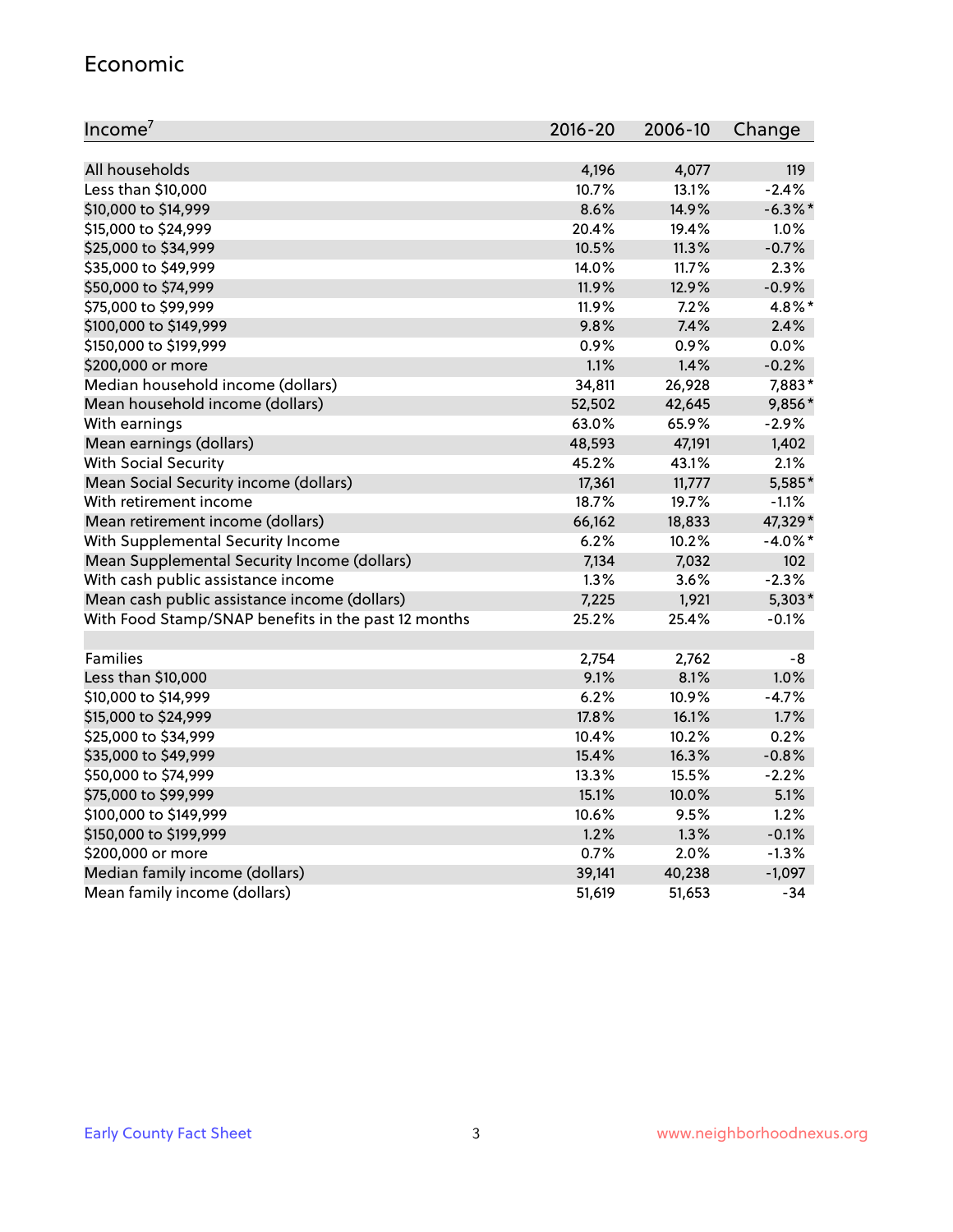### Economic, continued...

| Nonfamily households<br>1,442<br>1,315<br>127<br>Median nonfamily income (dollars)<br>21,061<br>$5,293*$<br>15,768<br>Mean nonfamily income (dollars)<br>27,014*<br>50,457<br>23,443<br>Median earnings for workers (dollars)<br>24,786<br>22,695<br>2,091<br>Median earnings for male full-time, year-round workers<br>36,250<br>38,991<br>2,741<br>(dollars)<br>Median earnings for female full-time, year-round workers<br>30,990<br>28,401<br>2,589<br>(dollars)<br>16,330<br>Per capita income (dollars)<br>21,992<br>5,661*<br>Families and People Below Poverty Level <sup>9</sup><br>$2016 - 20$<br>2006-10<br>Change<br><b>All families</b><br>26.3%<br>22.9%<br>3.3%<br>With related children under 18 years<br>38.7%<br>1.7%<br>40.4%<br>With related children under 5 years only<br>9.4%<br>59.1%<br>49.7% |
|------------------------------------------------------------------------------------------------------------------------------------------------------------------------------------------------------------------------------------------------------------------------------------------------------------------------------------------------------------------------------------------------------------------------------------------------------------------------------------------------------------------------------------------------------------------------------------------------------------------------------------------------------------------------------------------------------------------------------------------------------------------------------------------------------------------------|
|                                                                                                                                                                                                                                                                                                                                                                                                                                                                                                                                                                                                                                                                                                                                                                                                                        |
|                                                                                                                                                                                                                                                                                                                                                                                                                                                                                                                                                                                                                                                                                                                                                                                                                        |
|                                                                                                                                                                                                                                                                                                                                                                                                                                                                                                                                                                                                                                                                                                                                                                                                                        |
|                                                                                                                                                                                                                                                                                                                                                                                                                                                                                                                                                                                                                                                                                                                                                                                                                        |
|                                                                                                                                                                                                                                                                                                                                                                                                                                                                                                                                                                                                                                                                                                                                                                                                                        |
|                                                                                                                                                                                                                                                                                                                                                                                                                                                                                                                                                                                                                                                                                                                                                                                                                        |
|                                                                                                                                                                                                                                                                                                                                                                                                                                                                                                                                                                                                                                                                                                                                                                                                                        |
|                                                                                                                                                                                                                                                                                                                                                                                                                                                                                                                                                                                                                                                                                                                                                                                                                        |
|                                                                                                                                                                                                                                                                                                                                                                                                                                                                                                                                                                                                                                                                                                                                                                                                                        |
|                                                                                                                                                                                                                                                                                                                                                                                                                                                                                                                                                                                                                                                                                                                                                                                                                        |
|                                                                                                                                                                                                                                                                                                                                                                                                                                                                                                                                                                                                                                                                                                                                                                                                                        |
|                                                                                                                                                                                                                                                                                                                                                                                                                                                                                                                                                                                                                                                                                                                                                                                                                        |
|                                                                                                                                                                                                                                                                                                                                                                                                                                                                                                                                                                                                                                                                                                                                                                                                                        |
|                                                                                                                                                                                                                                                                                                                                                                                                                                                                                                                                                                                                                                                                                                                                                                                                                        |
|                                                                                                                                                                                                                                                                                                                                                                                                                                                                                                                                                                                                                                                                                                                                                                                                                        |
| $-5.2%$<br>Married couple families<br>5.7%<br>10.8%                                                                                                                                                                                                                                                                                                                                                                                                                                                                                                                                                                                                                                                                                                                                                                    |
| With related children under 18 years<br>9.2%<br>21.9%<br>$-12.7%$                                                                                                                                                                                                                                                                                                                                                                                                                                                                                                                                                                                                                                                                                                                                                      |
| With related children under 5 years only<br>15.0%<br>20.0%<br>$-5.0%$                                                                                                                                                                                                                                                                                                                                                                                                                                                                                                                                                                                                                                                                                                                                                  |
| Families with female householder, no husband present<br>57.4%<br>3.3%<br>60.7%                                                                                                                                                                                                                                                                                                                                                                                                                                                                                                                                                                                                                                                                                                                                         |
| With related children under 18 years<br>68.9%<br>65.6%<br>3.3%                                                                                                                                                                                                                                                                                                                                                                                                                                                                                                                                                                                                                                                                                                                                                         |
| With related children under 5 years only<br>81.0%<br>92.5%<br>$-11.5%$                                                                                                                                                                                                                                                                                                                                                                                                                                                                                                                                                                                                                                                                                                                                                 |
| All people<br>31.4%<br>28.9%<br>2.5%                                                                                                                                                                                                                                                                                                                                                                                                                                                                                                                                                                                                                                                                                                                                                                                   |
| Under 18 years<br>$9.4\%$ *<br>55.7%<br>46.4%                                                                                                                                                                                                                                                                                                                                                                                                                                                                                                                                                                                                                                                                                                                                                                          |
| Related children under 18 years<br>55.7%<br>46.4%<br>9.4%                                                                                                                                                                                                                                                                                                                                                                                                                                                                                                                                                                                                                                                                                                                                                              |
| 25.6%*<br>Related children under 5 years<br>71.6%<br>46.0%                                                                                                                                                                                                                                                                                                                                                                                                                                                                                                                                                                                                                                                                                                                                                             |
| Related children 5 to 17 years<br>50.0%<br>46.5%<br>3.6%                                                                                                                                                                                                                                                                                                                                                                                                                                                                                                                                                                                                                                                                                                                                                               |
| 0.8%<br>18 years and over<br>23.3%<br>22.5%                                                                                                                                                                                                                                                                                                                                                                                                                                                                                                                                                                                                                                                                                                                                                                            |
| 0.3%<br>18 to 64 years<br>24.7%<br>24.4%                                                                                                                                                                                                                                                                                                                                                                                                                                                                                                                                                                                                                                                                                                                                                                               |
| 65 years and over<br>19.3%<br>15.2%<br>4.0%                                                                                                                                                                                                                                                                                                                                                                                                                                                                                                                                                                                                                                                                                                                                                                            |
| People in families<br>31.1%<br>27.1%<br>4.0%                                                                                                                                                                                                                                                                                                                                                                                                                                                                                                                                                                                                                                                                                                                                                                           |
| Unrelated individuals 15 years and over<br>32.5%<br>$-7.5%$<br>39.9%                                                                                                                                                                                                                                                                                                                                                                                                                                                                                                                                                                                                                                                                                                                                                   |
|                                                                                                                                                                                                                                                                                                                                                                                                                                                                                                                                                                                                                                                                                                                                                                                                                        |
| Non-Hispanic white people<br>$9.7\%$ *<br>21.0%<br>11.3%                                                                                                                                                                                                                                                                                                                                                                                                                                                                                                                                                                                                                                                                                                                                                               |
| Black or African-American people<br>40.4%<br>45.6%<br>$-5.2%$                                                                                                                                                                                                                                                                                                                                                                                                                                                                                                                                                                                                                                                                                                                                                          |
| 26.9%<br>$-73.1%$ +<br>Asian people<br>100.0%                                                                                                                                                                                                                                                                                                                                                                                                                                                                                                                                                                                                                                                                                                                                                                          |
| Hispanic or Latino people<br>49.8%<br>49.8%<br>0.0%                                                                                                                                                                                                                                                                                                                                                                                                                                                                                                                                                                                                                                                                                                                                                                    |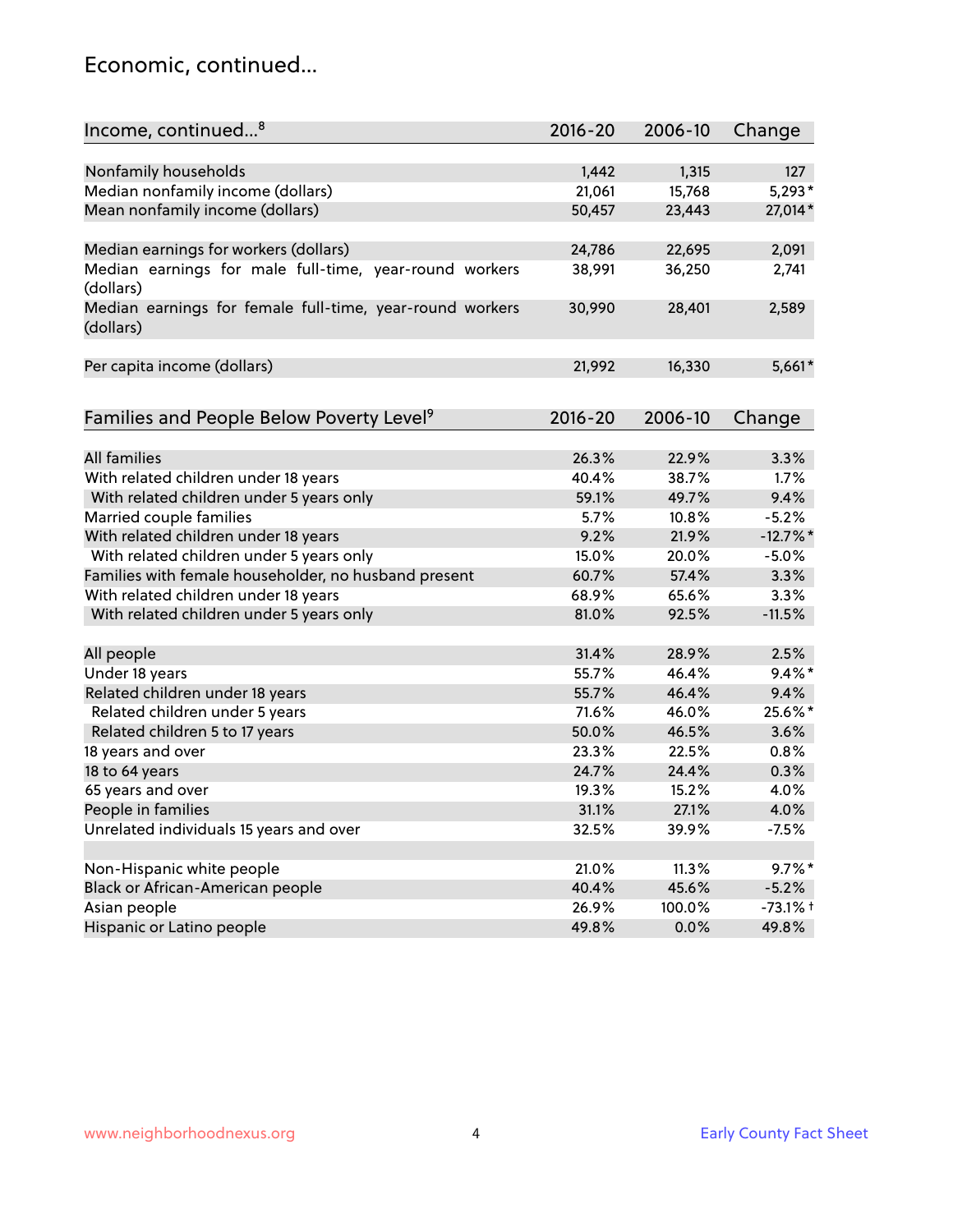# Employment

| Employment Status <sup>10</sup>                                                               | 2010        | 2020    | Change     |
|-----------------------------------------------------------------------------------------------|-------------|---------|------------|
| In Labor Force                                                                                | 4,424       | 4,478   | 4,478      |
| <b>Unemployment Rate</b>                                                                      | 5.8%        | 11.7%   | $-5.9%$    |
| Industry <sup>11</sup>                                                                        | $2016 - 20$ | 2006-10 | Change     |
|                                                                                               |             |         |            |
| Civilian employed population 16 years and over                                                | 3,690       | 3,809   | $-119$     |
| Agriculture, forestry, fishing and hunting, and mining                                        | 9.4%        | 1.8%    | $7.6\%$ *  |
| Construction                                                                                  | 9.2%        | 6.2%    | 3.0%       |
| Manufacturing                                                                                 | 10.7%       | 16.6%   | $-5.9\%$ * |
| Wholesale trade                                                                               | 3.8%        | 4.0%    | $-0.2%$    |
| Retail trade                                                                                  | 8.8%        | 10.4%   | $-1.7%$    |
| Transportation and warehousing, and utilities                                                 | 8.2%        | 9.5%    | $-1.2%$    |
| Information                                                                                   | 0.8%        | 0.9%    | $-0.1%$    |
| Finance and insurance, and real estate and rental and leasing                                 | 3.6%        | 1.3%    | $2.3\%$ *  |
| Professional, scientific, and management, and administrative<br>and waste management services | 5.7%        | 5.2%    | 0.5%       |
| Educational services, and health care and social assistance                                   | 24.4%       | 21.6%   | 2.8%       |
| Arts, entertainment, and recreation, and accommodation and<br>food services                   | 4.8%        | 6.6%    | $-1.8%$    |
| Other services, except public administration                                                  | 4.9%        | 6.9%    | $-2.0%$    |
| Public administration                                                                         | 5.8%        | 9.0%    | $-3.2%$    |
| Occupation <sup>12</sup>                                                                      | $2016 - 20$ | 2006-10 | Change     |
|                                                                                               |             |         |            |
| Civilian employed population 16 years and over                                                | 3,690       | 3,809   | $-119$     |
| Management, business, science, and arts occupations                                           | 27.8%       | 26.4%   | 1.3%       |
| Service occupations                                                                           | 18.6%       | 21.2%   | $-2.6%$    |
| Sales and office occupations                                                                  | 15.5%       | 19.2%   | $-3.7%$    |
| Natural<br>construction,<br>and<br>maintenance<br>resources,<br>occupations                   | 18.9%       | 12.5%   | 6.3%       |
| Production, transportation, and material moving occupations                                   | 19.3%       | 20.7%   | $-1.4%$    |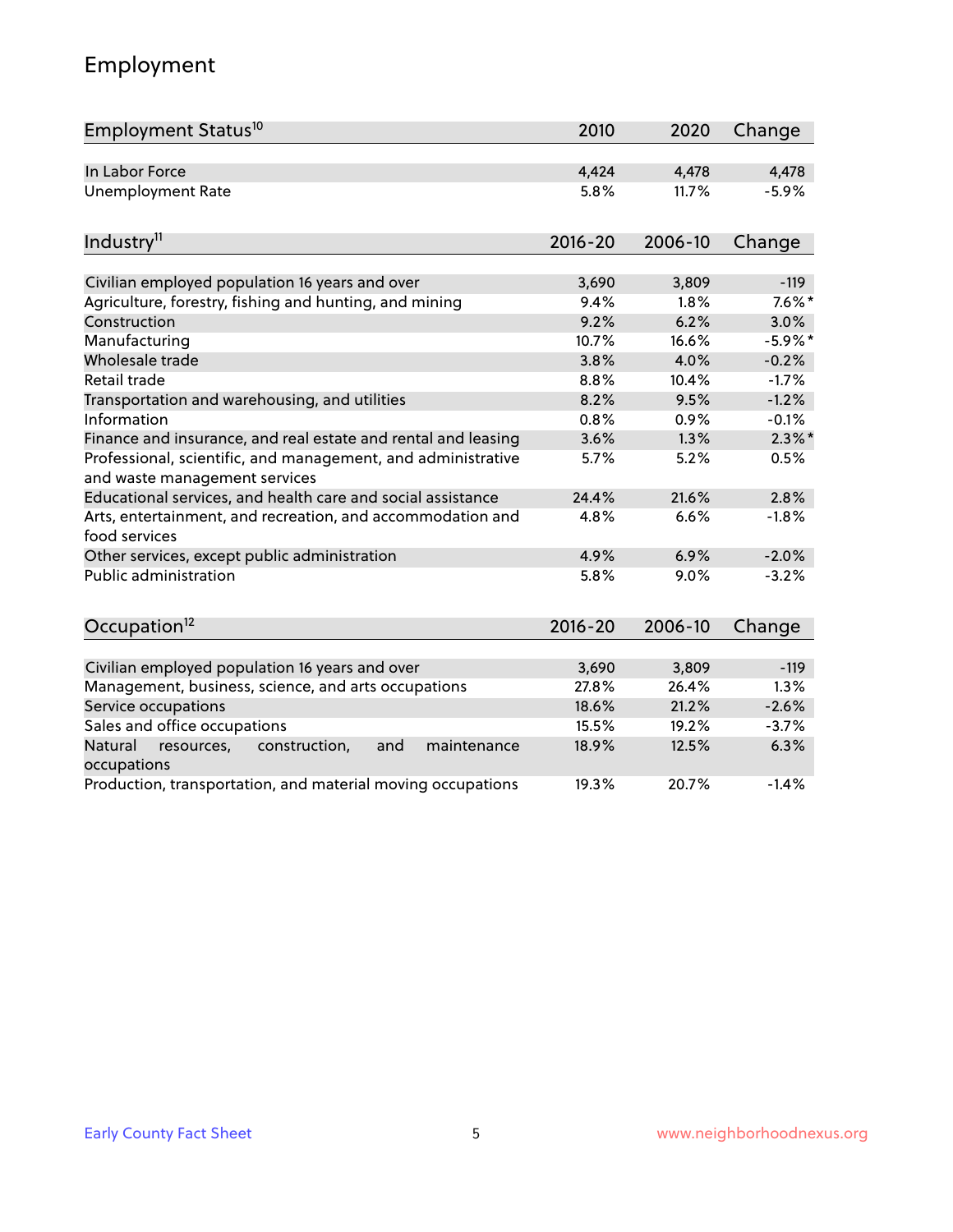# Employment, continued...

| Class of Worker <sup>13</sup>                          | $2016 - 20$ | 2006-10 | Change  |
|--------------------------------------------------------|-------------|---------|---------|
| Civilian employed population 16 years and over         | 3,690       | 3,809   | $-119$  |
| Private wage and salary workers                        | 69.8%       | 70.1%   | $-0.3%$ |
| Government workers                                     | 24.1%       | 24.3%   | $-0.3%$ |
| Self-employed in own not incorporated business workers | 5.8%        | 5.5%    | 0.3%    |
| <b>Unpaid family workers</b>                           | 0.3%        | 0.0%    | 0.3%    |
|                                                        |             |         |         |
| Job Flows <sup>14</sup>                                | 2019        | 2010    | Change  |
|                                                        | 3,204       | 3,347   | $-143$  |
| Total Jobs in county<br>Held by residents of county    | 40.7%       | 48.2%   | $-7.5%$ |
|                                                        |             |         |         |
| Held by non-residents of county                        | 59.3%       | 51.8%   | 7.5%    |
| Jobs by Industry Sector <sup>15</sup>                  | 2019        | 2010    | Change  |
| Total Jobs in county                                   | 3,204       | 3,347   | $-143$  |
| Goods Producing sectors                                | 16.0%       | 13.0%   | 3.0%    |
| Trade, Transportation, and Utilities sectors           | 23.3%       | 23.1%   | 0.2%    |
| All Other Services sectors                             | 60.6%       | 63.9%   | $-3.2%$ |
|                                                        |             |         |         |
| Total Jobs in county held by county residents          | 1,305       | 1,614   | $-309$  |
| <b>Goods Producing sectors</b>                         | 12.1%       | 12.8%   | $-0.7%$ |
| Trade, Transportation, and Utilities sectors           | 21.8%       | 21.8%   | $-0.0%$ |
| All Other Services sectors                             | 66.1%       | 65.4%   | 0.8%    |
| Jobs by Earnings <sup>16</sup>                         | 2019        | 2010    | Change  |
|                                                        |             |         |         |
| Total Jobs in county                                   | 3,204       | 3,347   | $-143$  |
| Jobs with earnings \$1250/month or less                | 22.5%       | 27.6%   | $-5.1%$ |
| Jobs with earnings \$1251/month to \$3333/month        | 42.0%       | 50.1%   | $-8.1%$ |
| Jobs with earnings greater than \$3333/month           | 35.5%       | 22.3%   | 13.2%   |
| Total Jobs in county held by county residents          | 1,305       | 1,614   | $-309$  |
| Jobs with earnings \$1250/month or less                | 33.1%       | 33.0%   | 0.1%    |
| Jobs with earnings \$1251/month to \$3333/month        | 43.1%       | 45.5%   | $-2.5%$ |
| Jobs with earnings greater than \$3333/month           | 23.8%       | 21.5%   | 2.3%    |
|                                                        |             |         |         |
| Jobs by Age of Worker <sup>17</sup>                    | 2019        | 2010    | Change  |
| Total Jobs in county                                   | 3,204       | 3,347   | $-143$  |
| Jobs with workers age 29 or younger                    | 15.3%       | 16.3%   | $-1.0%$ |
| Jobs with workers age 30 to 54                         | 58.5%       | 61.1%   | $-2.5%$ |
| Jobs with workers age 55 or older                      | 26.2%       | 22.7%   | 3.5%    |
|                                                        |             |         |         |
| Total Jobs in county held by county residents          | 1,305       | 1,614   | $-309$  |
| Jobs with workers age 29 or younger                    | 15.8%       | 15.7%   | 0.0%    |
| Jobs with workers age 30 to 54                         | 56.0%       | 59.6%   | $-3.6%$ |
| Jobs with workers age 55 or older                      | 28.2%       | 24.7%   | 3.5%    |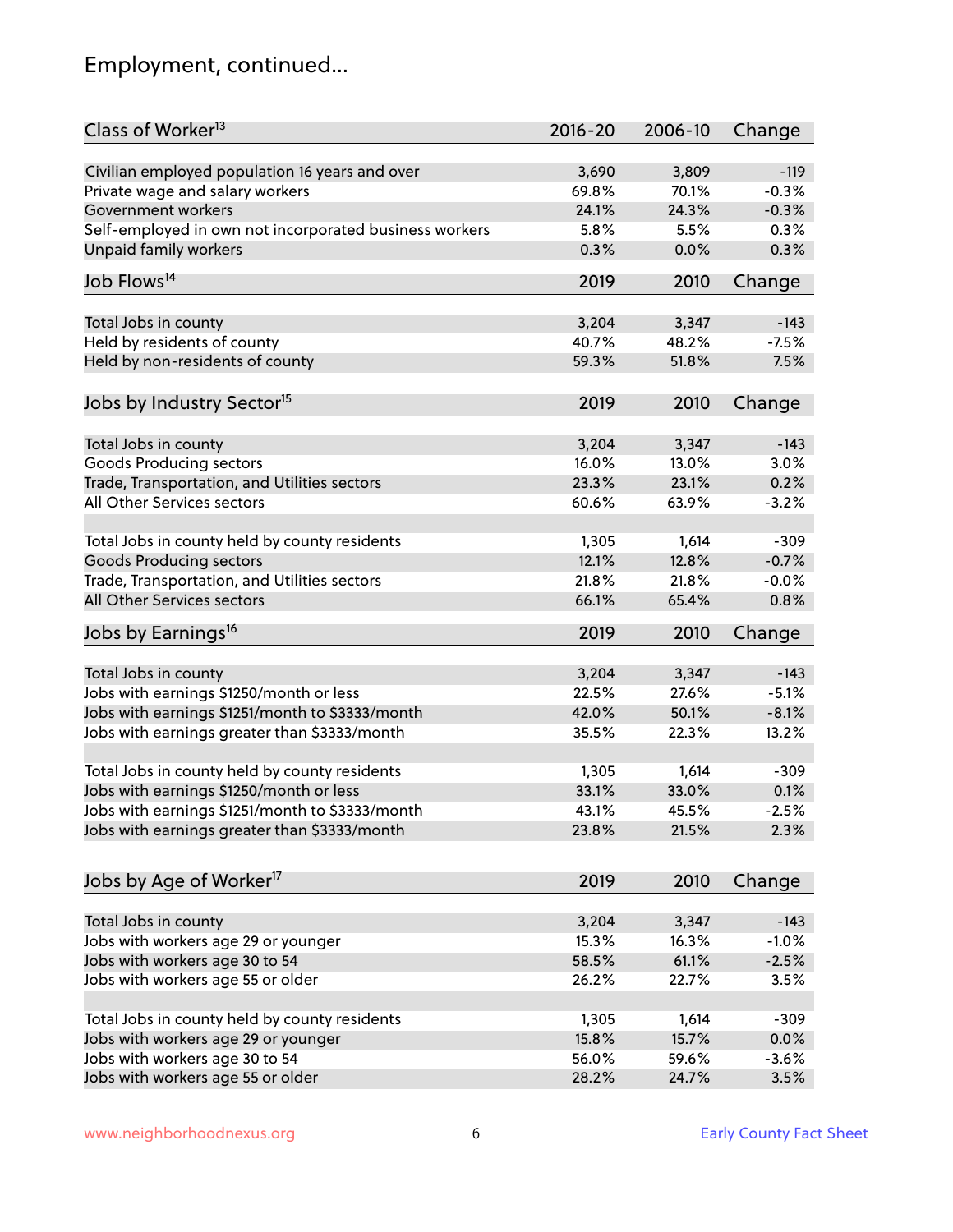### Education

| Early Learning <sup>18</sup>                        |               |               | 2022               |
|-----------------------------------------------------|---------------|---------------|--------------------|
| Licensed Capacity of Early Learning Centers         |               |               | 215                |
| Licenced capacity per 1,000 children ages 0-4       |               |               | 326.3              |
| School Enrollment <sup>19</sup>                     | 2022          | 2010          | Change             |
|                                                     |               |               |                    |
| Enrolled in Public School                           | 1,709         | 2,390         | $-681$             |
| White                                               | 20.8%         | 34.4%         | $-13.5%$           |
| <b>Black or African-American</b>                    | 73.6%         | 62.3%         | 11.4%              |
| Asian                                               | 0.6%          | 0.0%          | 0.6%               |
| Native American                                     | 0.1%          | 0.0%          | 0.1%               |
| Pacific Islander                                    | 0.0%          | 0.0%          | 0.0%               |
| <b>Biracial or Multi-Racial</b>                     | 3.2%          | 0.0%          | 3.2%               |
| Hispanic or Latino                                  | 1.6%          | 2.1%          | $-0.4%$            |
| Georgia Milestones: 3rd Grade Reading <sup>20</sup> |               |               | 2019               |
|                                                     |               |               |                    |
| Number of Students Tested                           |               |               | 148                |
| Proficient or Distinguished                         |               |               | 21.6%              |
| Georgia Milestones: 8th Grade Math <sup>21</sup>    |               |               | 2019               |
| Number of Students Tested                           |               |               | 144                |
| Proficient or Distinguished                         |               |               | 9.7%               |
|                                                     |               |               |                    |
| Graduation Rates <sup>22</sup>                      | 2021          | 2012          | Change             |
|                                                     |               |               |                    |
| Cohort                                              | 134           | 175           | $-41$<br>16.2%     |
| <b>High School Graduation Rate</b>                  | 81.3%         | 65.1%         |                    |
| Educational Attainment <sup>23</sup>                | $2016 - 20$   | 2006-10       | Change             |
|                                                     |               |               |                    |
| Population 25 years and over                        | 6,736<br>5.6% | 7,219         | $-483*$            |
| Less than 9th grade                                 |               | 8.4%<br>14.5% | $-2.8%$<br>$-1.1%$ |
| 9th to 12th grade, no diploma                       | 13.4%         |               | $-3.4%$            |
| High school graduate (includes equivalency)         | 38.5%         | 41.9%         |                    |
| Some college, no degree                             | 21.1%         | 13.2%         | $7.9\%$ *          |
| Associate's degree                                  | 7.7%          | 8.5%          | $-0.9%$            |
| Bachelor's degree                                   | 9.5%          | 7.0%          | 2.5%               |
| Graduate or professional degree                     | 4.2%          | 6.5%          | $-2.3%$            |
| Percent high school graduate or higher              | 81.0%         | 77.1%         | 3.9%               |
| Percent bachelor's degree or higher                 | 13.7%         | 13.5%         | 0.3%               |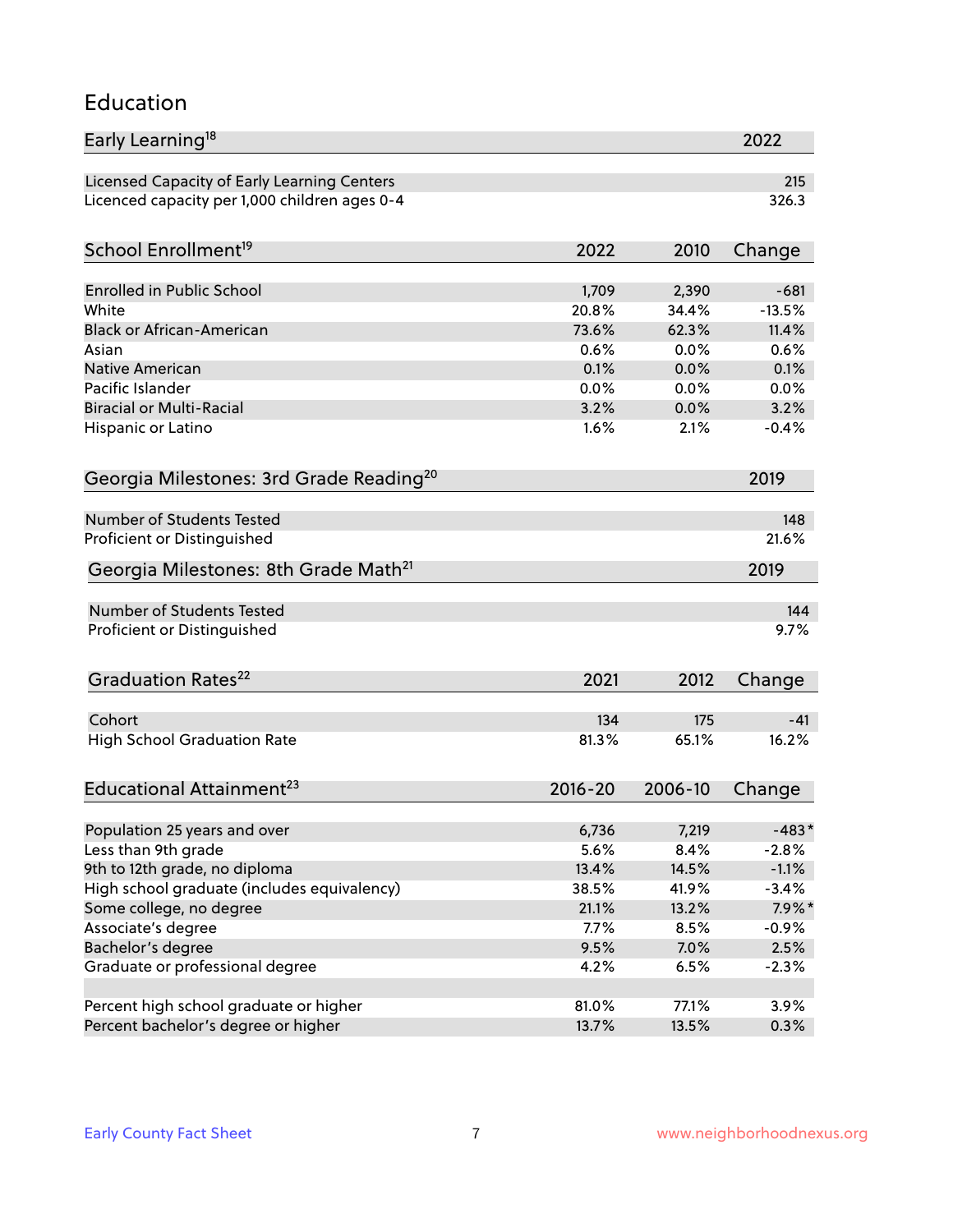### Housing

| Households by Type <sup>24</sup>                     | 2016-20     | 2006-10 | Change     |
|------------------------------------------------------|-------------|---------|------------|
|                                                      |             |         |            |
| <b>Total households</b>                              | 4,196       | 4,077   | 119        |
| Family households (families)                         | 65.6%       | 67.7%   | $-2.1%$    |
| With own children under 18 years                     | 26.2%       | 30.2%   | $-4.0%$    |
| Married-couple family                                | 35.6%       | 43.7%   | $-8.1\%$ * |
| With own children of the householder under 18 years  | 9.3%        | 17.6%   | $-8.3\%$ * |
| Male householder, no wife present, family            | 6.4%        | 5.6%    | 0.8%       |
| With own children of the householder under 18 years  | 3.7%        | 1.2%    | $2.5\%$ *  |
| Female householder, no husband present, family       | 23.6%       | 18.4%   | $5.1\%$ *  |
| With own children of the householder under 18 years  | 13.2%       | 11.4%   | 1.8%       |
| Nonfamily households                                 | 34.4%       | 32.3%   | 2.1%       |
| Householder living alone                             | 32.3%       | 29.5%   | 2.8%       |
| 65 years and over                                    | 16.5%       | 15.5%   | 1.0%       |
| Households with one or more people under 18 years    | 29.6%       | 36.1%   | $-6.6%$    |
| Households with one or more people 65 years and over | 35.7%       | 34.3%   | 1.4%       |
|                                                      |             |         |            |
| Average household size                               | 2.40        | 2.72    | $-0.32*$   |
| Average family size                                  | 2.99        | 3.46    | $-0.47$    |
| Housing Occupancy <sup>25</sup>                      | $2016 - 20$ | 2006-10 | Change     |
|                                                      |             |         |            |
| Total housing units                                  | 4,979       | 5,068   | $-89$      |
| Occupied housing units                               | 84.3%       | 80.4%   | 3.8%       |
| Vacant housing units                                 | 15.7%       | 19.6%   | $-3.8%$    |
| Homeowner vacancy rate                               | 0.4         | 0.7     | $-0.2$     |
| Rental vacancy rate                                  | 3.6         | 8.7     | $-5.1$     |
| Units in Structure <sup>26</sup>                     | 2016-20     | 2006-10 | Change     |
| Total housing units                                  | 4,979       | 5,068   | $-89$      |
| 1-unit, detached                                     | 69.4%       | 66.7%   | 2.7%       |
|                                                      |             |         |            |
| 1-unit, attached                                     | 0.1%        | 1.1%    | $-0.9%$    |
| 2 units                                              | 0.6%        | 1.8%    | $-1.2%$    |
| 3 or 4 units                                         | 2.5%        | 1.8%    | 0.7%       |
| 5 to 9 units                                         | 0.2%        | 2.2%    | $-2.0%$    |
| 10 to 19 units                                       | 0.0%        | 0.0%    | 0.0%       |
| 20 or more units                                     | 0.2%        | 0.2%    | $-0.0%$    |
| Mobile home                                          | 27.1%       | 26.3%   | 0.8%       |
| Boat, RV, van, etc.                                  | 0.0%        | 0.0%    | $0.0\%$    |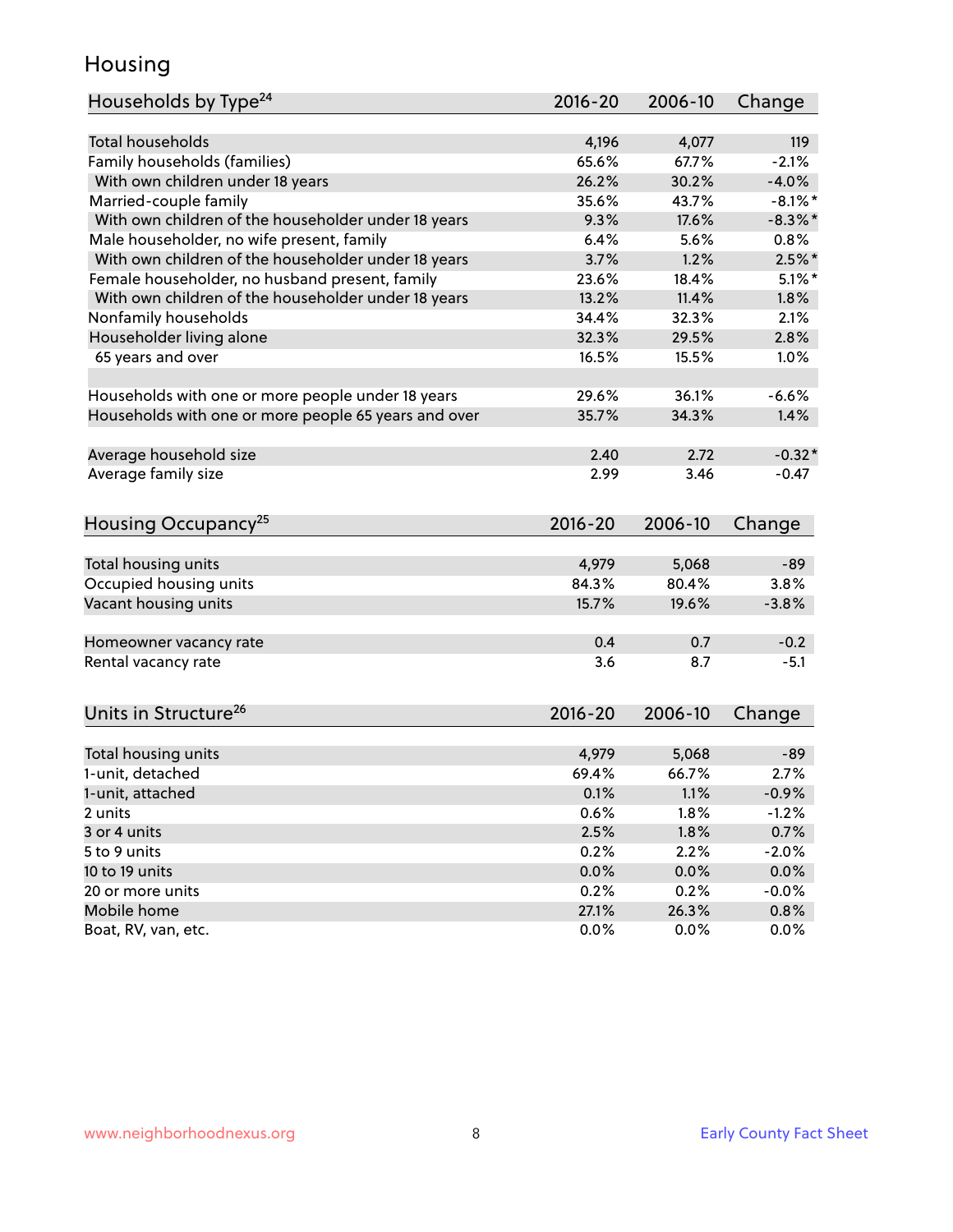# Housing, Continued...

| Year Structure Built <sup>27</sup>             | 2016-20     | 2006-10 | Change      |
|------------------------------------------------|-------------|---------|-------------|
| Total housing units                            | 4,979       | 5,068   | -89         |
| Built 2014 or later                            | 0.9%        | (X)     | (X)         |
| Built 2010 to 2013                             | 0.4%        | (X)     | (X)         |
| Built 2000 to 2009                             | 12.2%       | 3.5%    | $8.7\%$ *   |
| Built 1990 to 1999                             | 20.2%       | 12.2%   | $8.1\%$ *   |
| Built 1980 to 1989                             | 17.2%       | 14.4%   | 2.8%        |
| Built 1970 to 1979                             | 14.9%       | 22.5%   | $-7.6%$ *   |
| Built 1960 to 1969                             | 12.4%       | 18.1%   | $-5.7\%$ *  |
| Built 1950 to 1959                             | 7.4%        | 11.2%   | $-3.7%$     |
| Built 1940 to 1949                             | 5.6%        | 9.5%    | $-3.9\%$ *  |
| Built 1939 or earlier                          | 8.7%        | 8.7%    | 0.1%        |
|                                                |             |         |             |
| Housing Tenure <sup>28</sup>                   | 2016-20     | 2006-10 | Change      |
| Occupied housing units                         | 4,196       | 4,077   | 119         |
| Owner-occupied                                 | 67.5%       | 66.3%   | 1.1%        |
| Renter-occupied                                | 32.5%       | 33.7%   | $-1.1%$     |
| Average household size of owner-occupied unit  | 2.14        | 2.61    | $-0.47*$    |
| Average household size of renter-occupied unit | 2.95        | 2.93    | 0.02        |
| Residence 1 Year Ago <sup>29</sup>             | 2016-20     | 2006-10 | Change      |
| Population 1 year and over                     | 10,184      | 11,188  | $-1,004*$   |
| Same house                                     | 92.6%       | 91.4%   | 1.2%        |
| Different house in the U.S.                    | 7.4%        | 8.5%    | $-1.1%$     |
| Same county                                    | 2.7%        | 6.9%    | $-4.2%$ *   |
| Different county                               | 4.6%        | 1.6%    | $3.1\%$ *   |
| Same state                                     | 3.8%        | 1.3%    | $2.5%$ *    |
| Different state                                | 0.8%        | 0.3%    | $0.6\%$ *   |
| Abroad                                         | 0.0%        | 0.1%    | $-0.0%$     |
| Value of Housing Unit <sup>30</sup>            | 2016-20     | 2006-10 | Change      |
|                                                |             |         |             |
| Owner-occupied units                           | 2,831       | 2,705   | 126         |
| Less than \$50,000                             | 21.3%       | 33.6%   | $-12.3\%$ * |
| \$50,000 to \$99,999                           | 22.4%       | 31.1%   | $-8.7%$     |
| \$100,000 to \$149,999                         | 16.4%       | 12.5%   | 3.9%        |
| \$150,000 to \$199,999                         | 14.8%       | 9.6%    | 5.1%        |
| \$200,000 to \$299,999                         | 11.5%       | 5.9%    | $5.6\%$ *   |
| \$300,000 to \$499,999                         | 12.3%       | 5.4%    | $6.9\% *$   |
| \$500,000 to \$999,999                         | 1.4%        | 1.0%    | 0.3%        |
| \$1,000,000 or more                            | 0.0%        | 0.9%    | $-0.9%$     |
| Median (dollars)                               | 120,700     | 75,000  | 45,700*     |
| Mortgage Status <sup>31</sup>                  | $2016 - 20$ | 2006-10 | Change      |
| Owner-occupied units                           | 2,831       | 2,705   | 126         |
| Housing units with a mortgage                  | 42.1%       | 47.8%   | $-5.7%$     |
| Housing units without a mortgage               | 57.9%       | 52.2%   | 5.7%        |
|                                                |             |         |             |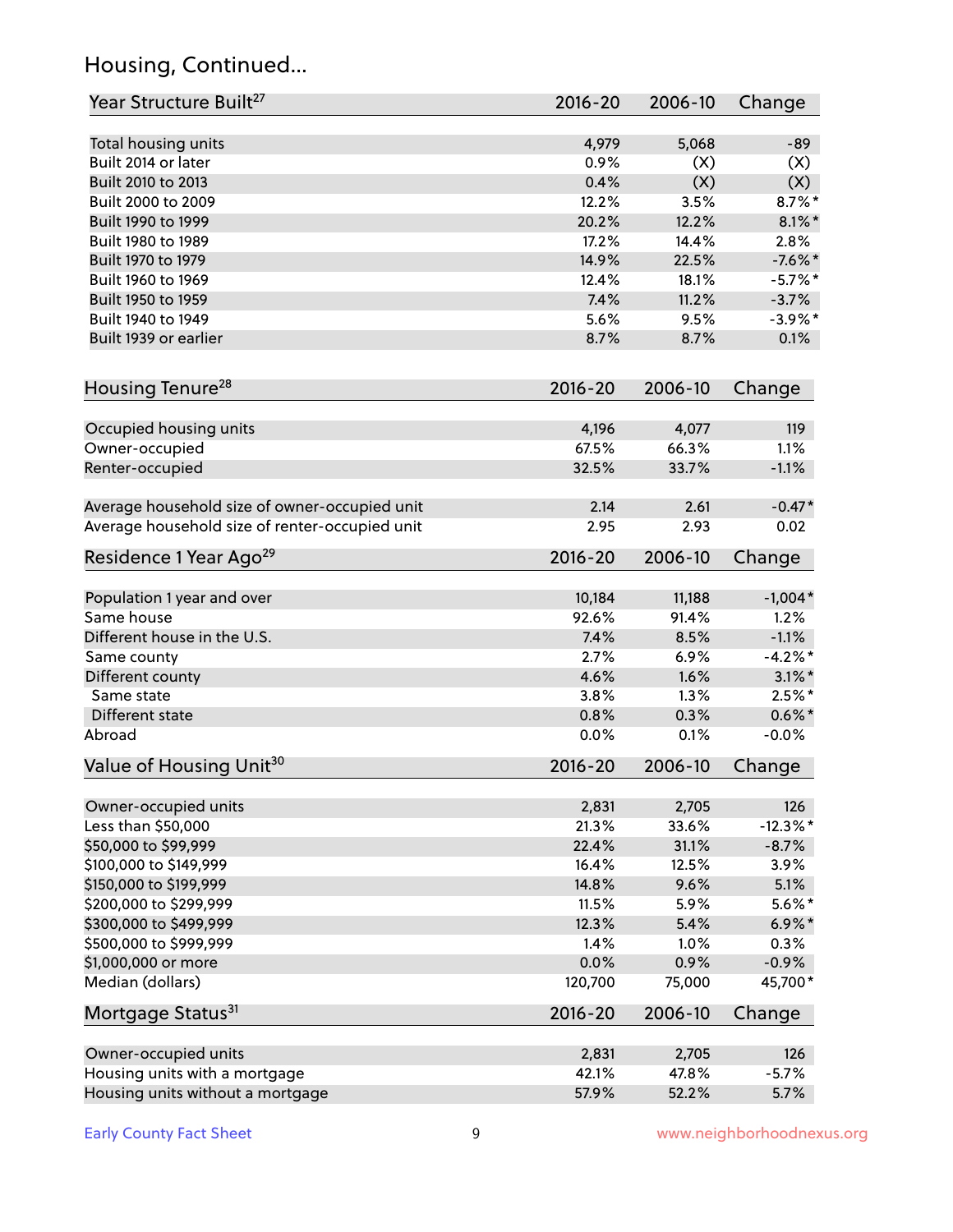# Housing, Continued...

| Selected Monthly Owner Costs <sup>32</sup>                                            | 2016-20                 | 2006-10   | Change      |
|---------------------------------------------------------------------------------------|-------------------------|-----------|-------------|
| Housing units with a mortgage                                                         | 1,193                   | 1,293     | $-100$      |
| Less than \$300                                                                       | 1.6%                    | 0.0%      | 1.6%        |
| \$300 to \$499                                                                        | 3.1%                    | 10.9%     | $-7.8%$     |
| \$500 to \$999                                                                        | 35.6%                   | 54.0%     | $-18.4\%$ * |
| \$1,000 to \$1,499                                                                    | 34.9%                   | 21.3%     | 13.5%*      |
| \$1,500 to \$1,999                                                                    | 18.1%                   | 11.1%     | 7.0%        |
| \$2,000 to \$2,999                                                                    | 6.3%                    | 2.7%      | 3.6%        |
| \$3,000 or more                                                                       | 0.4%                    | 0.0%      | 0.4%        |
| Median (dollars)                                                                      | 1,089                   | 908       | $181*$      |
| Housing units without a mortgage                                                      | 1,638                   | 1,412     | 226         |
| Less than \$150                                                                       | 7.0%                    | 8.9%      | $-1.8%$     |
| \$150 to \$249                                                                        | 4.3%                    | 28.1%     | $-23.8\%$ * |
| \$250 to \$349                                                                        | 15.8%                   | 29.2%     | $-13.4\%$ * |
| \$350 to \$499                                                                        | 41.9%                   | 19.5%     | 22.4%*      |
| \$500 to \$699                                                                        | 23.0%                   | 11.9%     | $11.1\%$ *  |
| \$700 or more                                                                         | 7.9%                    | 2.5%      | $5.5\%$ *   |
| Median (dollars)                                                                      | 435                     | 298       | $137*$      |
| Selected Monthly Owner Costs as a Percentage of<br>Household Income <sup>33</sup>     |                         | 2006-10   | Change      |
| Housing units with a mortgage (excluding units where<br>SMOCAPI cannot be computed)   | 1,184                   | 1,293     | $-109$      |
| Less than 20.0 percent                                                                | 32.9%                   | 44.2%     | $-11.3%$    |
| 20.0 to 24.9 percent                                                                  | 12.0%                   | 11.3%     | 0.7%        |
| 25.0 to 29.9 percent                                                                  | 11.6%                   | 13.0%     | $-1.4%$     |
| 30.0 to 34.9 percent                                                                  | 10.8%                   | 3.0%      | $7.8\%$ *   |
| 35.0 percent or more                                                                  | 32.8%                   | 28.5%     | 4.2%        |
| Not computed                                                                          | 9                       | 0         | 9           |
| Housing unit without a mortgage (excluding units where<br>SMOCAPI cannot be computed) | 1,634                   | 1,412     | 222         |
| Less than 10.0 percent                                                                | 39.8%                   | 40.7%     | $-0.9%$     |
| 10.0 to 14.9 percent                                                                  | 20.7%                   | 18.1%     | 2.6%        |
| 15.0 to 19.9 percent                                                                  | 8.8%                    | 13.1%     | $-4.3%$     |
| 20.0 to 24.9 percent                                                                  | 6.7%                    | 9.3%      | $-2.7%$     |
| 25.0 to 29.9 percent                                                                  | 6.7%                    | 7.0%      | $-0.3%$     |
| 30.0 to 34.9 percent                                                                  | 8.1%                    | 3.5%      | 4.6%*       |
| 35.0 percent or more                                                                  | 9.2%                    | 8.3%      | 1.0%        |
| Not computed                                                                          | $\overline{\mathbf{4}}$ | $\pmb{0}$ | 4           |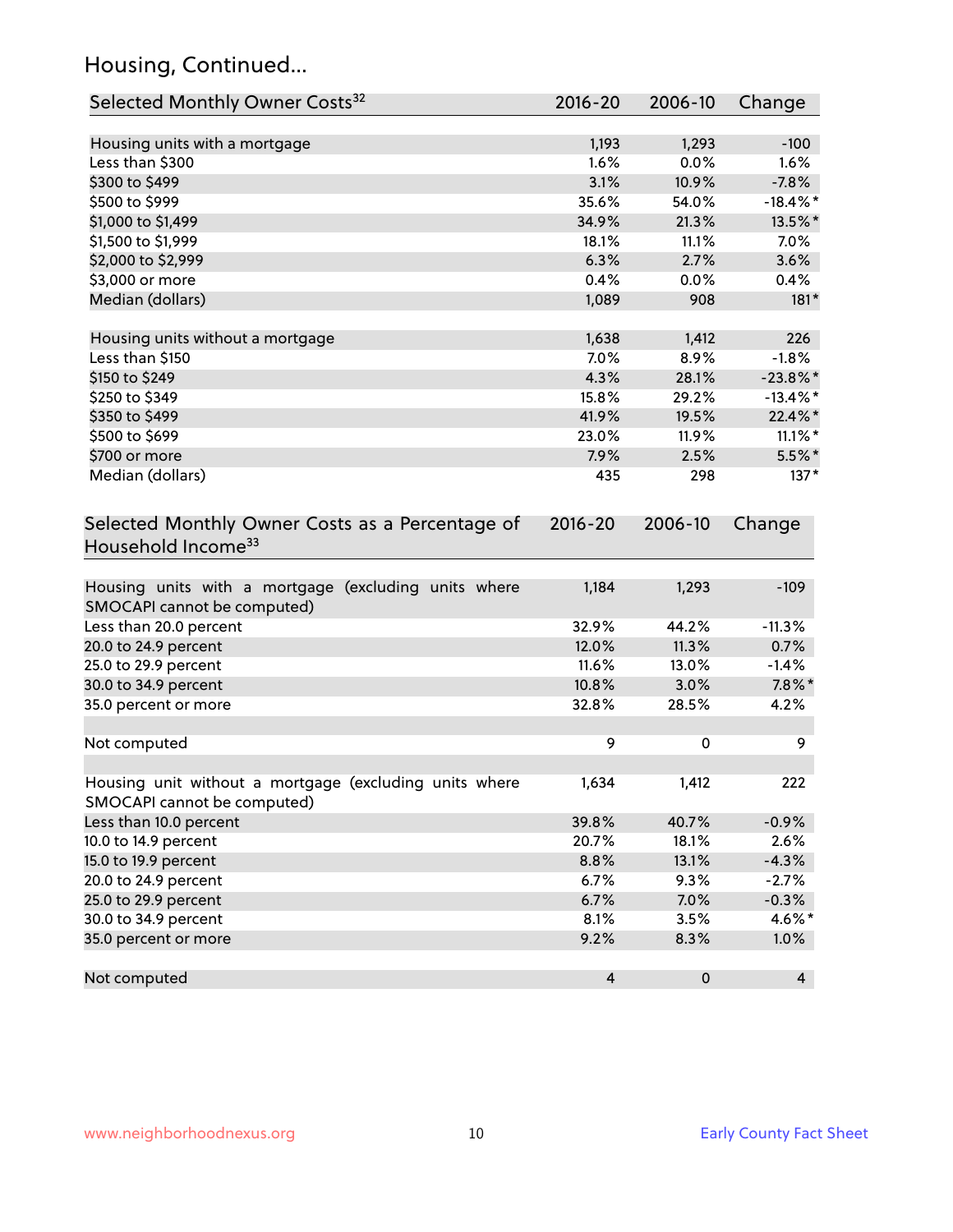# Housing, Continued...

| Gross Rent <sup>34</sup>                                                       | 2016-20     | 2006-10 | Change     |
|--------------------------------------------------------------------------------|-------------|---------|------------|
|                                                                                |             |         |            |
| Occupied units paying rent                                                     | 1,155       | 1,079   | 76         |
| Less than \$200                                                                | 0.0%        | 1.9%    | $-1.9%$    |
| \$200 to \$499                                                                 | 9.2%        | 44.1%   | $-34.9%$ * |
| \$500 to \$749                                                                 | 55.1%       | 33.6%   | $21.4\%$ * |
| \$750 to \$999                                                                 | 27.1%       | 16.9%   | 10.2%      |
| \$1,000 to \$1,499                                                             | 6.5%        | 3.4%    | 3.1%       |
| \$1,500 to \$1,999                                                             | 2.2%        | 0.0%    | 2.2%       |
| \$2,000 or more                                                                | 0.0%        | 0.0%    | 0.0%       |
| Median (dollars)                                                               | 689         | 542     | $147*$     |
|                                                                                |             |         |            |
| No rent paid                                                                   | 210         | 293     | $-83$      |
|                                                                                |             |         |            |
| Gross Rent as a Percentage of Household Income <sup>35</sup>                   | $2016 - 20$ | 2006-10 | Change     |
|                                                                                |             |         |            |
| Occupied units paying rent (excluding units where GRAPI<br>cannot be computed) | 1,051       | 1,077   | $-26$      |
| Less than 15.0 percent                                                         | 9.9%        | 12.1%   | $-2.2%$    |
| 15.0 to 19.9 percent                                                           | 6.3%        | 8.5%    | $-2.3%$    |
| 20.0 to 24.9 percent                                                           | 9.0%        | 9.7%    | $-0.6%$    |
| 25.0 to 29.9 percent                                                           | 26.4%       | 14.9%   | $11.5\%$ * |
| 30.0 to 34.9 percent                                                           | 3.8%        | 1.2%    | $2.6\%*$   |
| 35.0 percent or more                                                           | 44.6%       | 53.7%   | $-9.0\%$   |
|                                                                                |             |         |            |
| Not computed                                                                   | 314         | 295     | 19         |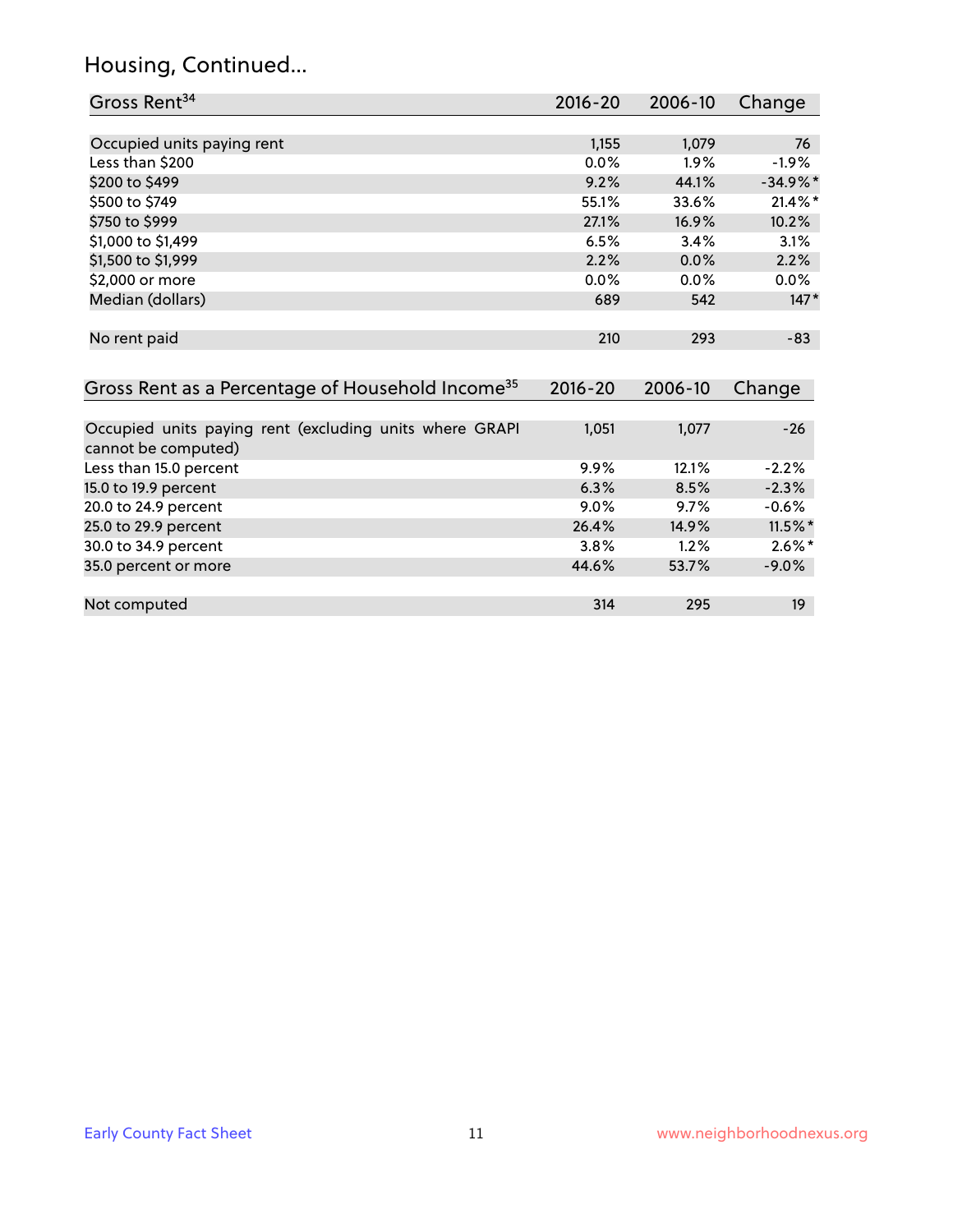# Community Involvement

| Voter Registration and Turnout <sup>36</sup> | 2020  |
|----------------------------------------------|-------|
|                                              |       |
| Active registered voters                     | 7,300 |
| Number voted in Presidential election        | 5.172 |
| Percent voted in Presidential election       | 70.8% |

## Transportation

| Commuting to Work <sup>37</sup>           | 2016-20     | 2006-10 | Change    |
|-------------------------------------------|-------------|---------|-----------|
|                                           |             |         |           |
| Workers 16 years and over                 | 3,666       | 3,648   | 18        |
| Car, truck, or van - drove alone          | 84.9%       | 88.9%   | $-4.0%$   |
| Car, truck, or van - carpooled            | 9.7%        | 4.8%    | $4.9\%$ * |
| Public transportation (excluding taxicab) | 0.6%        | $1.4\%$ | $-0.8%$   |
| Walked                                    | 2.7%        | 1.0%    | $1.7\%$ * |
| Other means                               | 1.6%        | 3.0%    | $-1.4%$   |
| Worked at home                            | 0.5%        | 0.9%    | $-0.4%$   |
|                                           |             |         |           |
| Mean travel time to work (minutes)        | 22.4        | 19.4    | $3.0*$    |
|                                           |             |         |           |
| Vehicles Available <sup>38</sup>          | $2016 - 20$ | 2006-10 | Change    |
|                                           |             |         |           |
| Occupied housing units                    | 4,196       | 4,077   | 119       |
| No vehicles available                     | 11.3%       | 10.6%   | 0.7%      |
| 1 vehicle available                       | 36.6%       | 39.1%   | $-2.6%$   |
| 2 vehicles available                      | 30.1%       | 31.7%   | $-1.6%$   |
| 3 or more vehicles available              | 22.0%       | 18.5%   | 3.5%      |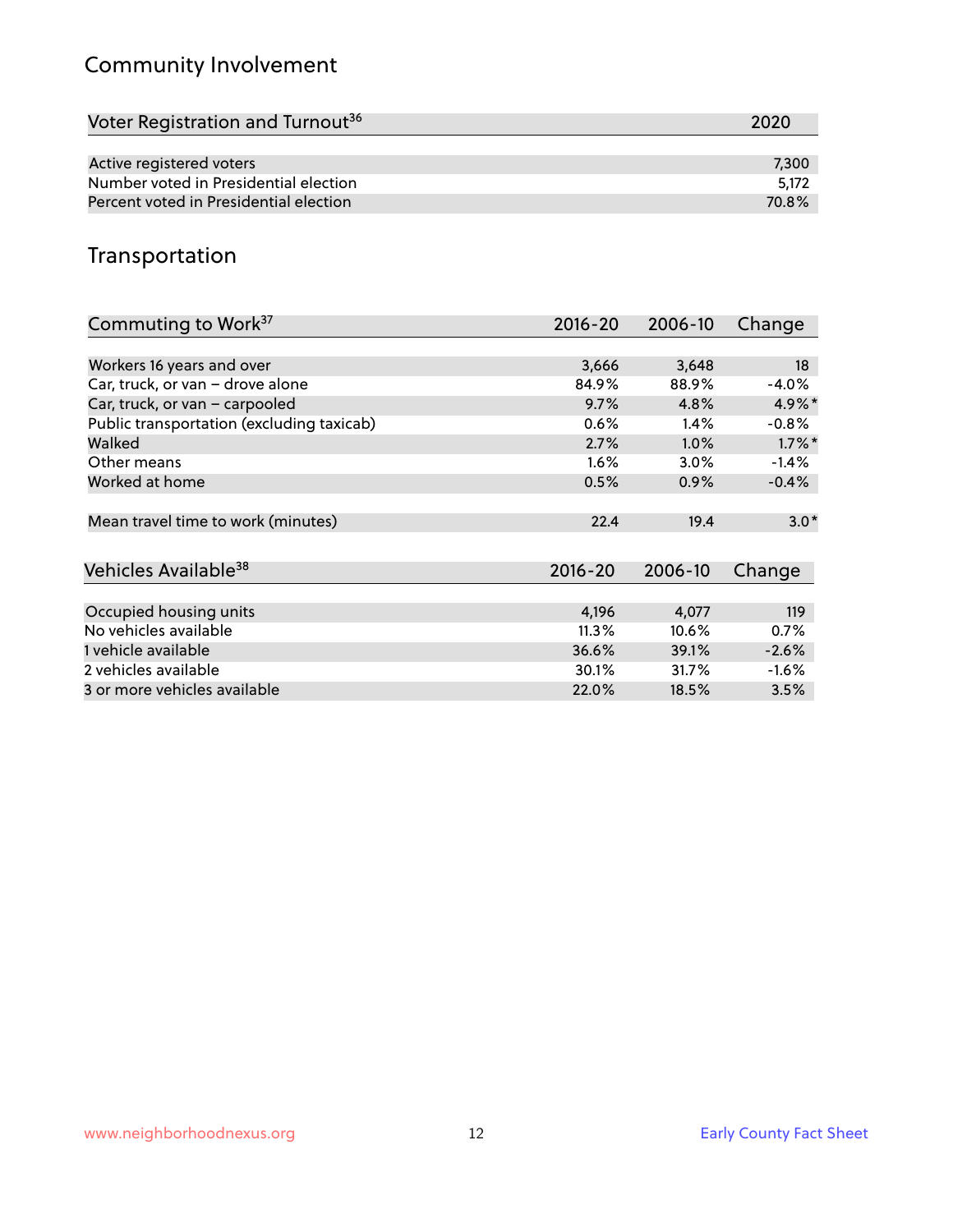#### Health

| Health Insurance coverage <sup>39</sup> | 2016-20 |
|-----------------------------------------|---------|
|-----------------------------------------|---------|

| Civilian Noninstitutionalized Population                | 10,063 |
|---------------------------------------------------------|--------|
| With health insurance coverage                          | 80.6%  |
| With private health insurance coverage                  | 45.3%  |
| With public health coverage                             | 45.5%  |
| No health insurance coverage                            | 19.4%  |
| Civilian Noninstitutionalized Population Under 19 years | 2,689  |
| No health insurance coverage                            | 0.9%   |
| Civilian Noninstitutionalized Population 19 to 64 years | 5,489  |
| In labor force:                                         | 3,572  |
| Employed:                                               | 3,300  |
| With health insurance coverage                          | 71.8%  |
| With private health insurance coverage                  | 14.3%  |
| With public coverage                                    | 7.3%   |
| No health insurance coverage                            | 28.2%  |
| Unemployed:                                             | 272    |
| With health insurance coverage                          | 40.8%  |
| With private health insurance coverage                  | 14.3%  |
| With public coverage                                    | 26.5%  |
| No health insurance coverage                            | 59.2%  |
| Not in labor force:                                     | 1,917  |
| With health insurance coverage                          | 56.5%  |
| With private health insurance coverage                  | 30.9%  |
| With public coverage                                    | 32.4%  |
| No health insurance coverage                            | 43.5%  |

| <b>Health Factors</b>                                                                   | <b>Most Recent</b> |
|-----------------------------------------------------------------------------------------|--------------------|
|                                                                                         |                    |
| Premature Death (YPLL before age 75 per 100,000 population, age-adjusted) <sup>40</sup> | 13,191.0           |
|                                                                                         |                    |

| Average number of Physically Unhealthy Days <sup>41</sup>        | 5.6      |
|------------------------------------------------------------------|----------|
| Average number of Mentally Unhealthy Days <sup>42</sup>          | 6.0      |
| Low Birthweight Births <sup>43</sup>                             | $16.2\%$ |
| Diabetes Prevalence <sup>44</sup>                                | 15.9%    |
| HIV Prevalence (per 100,000 population) <sup>45</sup>            | 273.5    |
| Rate, Deduplicated ER Visits for Asthma, Ages 0-17 <sup>46</sup> | 1,217.6  |